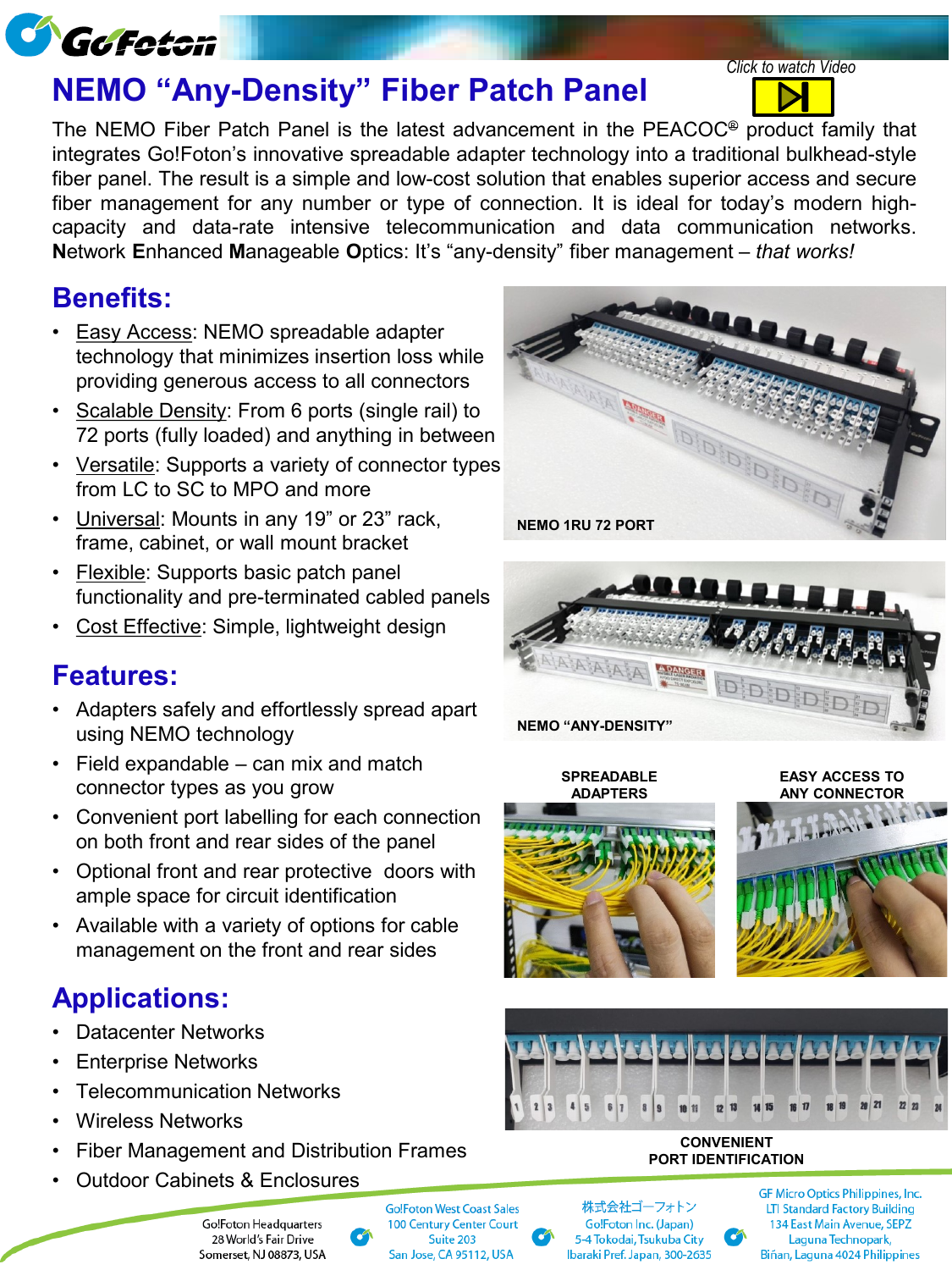

# **NEMO Fiber Patch Panel**

## **Specifications:**

| <b>PARAMETER</b>                         | <b>SPECIFICATION</b>                                             |                                                                                      |
|------------------------------------------|------------------------------------------------------------------|--------------------------------------------------------------------------------------|
| <b>Max Number of Ports Per 1RU</b>       | Duplex LC:<br>Simplex SC:<br>MPO:                                | 72 Ports (144 fibers)<br>72 Ports (72 fibers)<br>72 Ports (72 x 8, 12, or 24 fibers) |
| <b>Height</b>                            | 1RU (~1.75")                                                     |                                                                                      |
| <b>Width</b>                             | 19" Rack (default)<br>23" Rack (with available adapter brackets) |                                                                                      |
| <b>Depth</b>                             | 10.8" (with both front & rear cable hangers)                     |                                                                                      |
| <b>Total Weight (full port capacity)</b> | $2.3$ lbs $(1.04kg)$                                             |                                                                                      |
| <b>Operating Temperature</b>             | -40 $^{\circ}$ C to +65 $^{\circ}$ C                             |                                                                                      |
| <b>Cable Type(s)</b>                     | Any: 1.2mm, 1.6mm, 2mm, 3mm, 3.8mm, etc                          |                                                                                      |
| <b>Standards</b>                         | GR-449                                                           |                                                                                      |

### **Product Dimensions:**